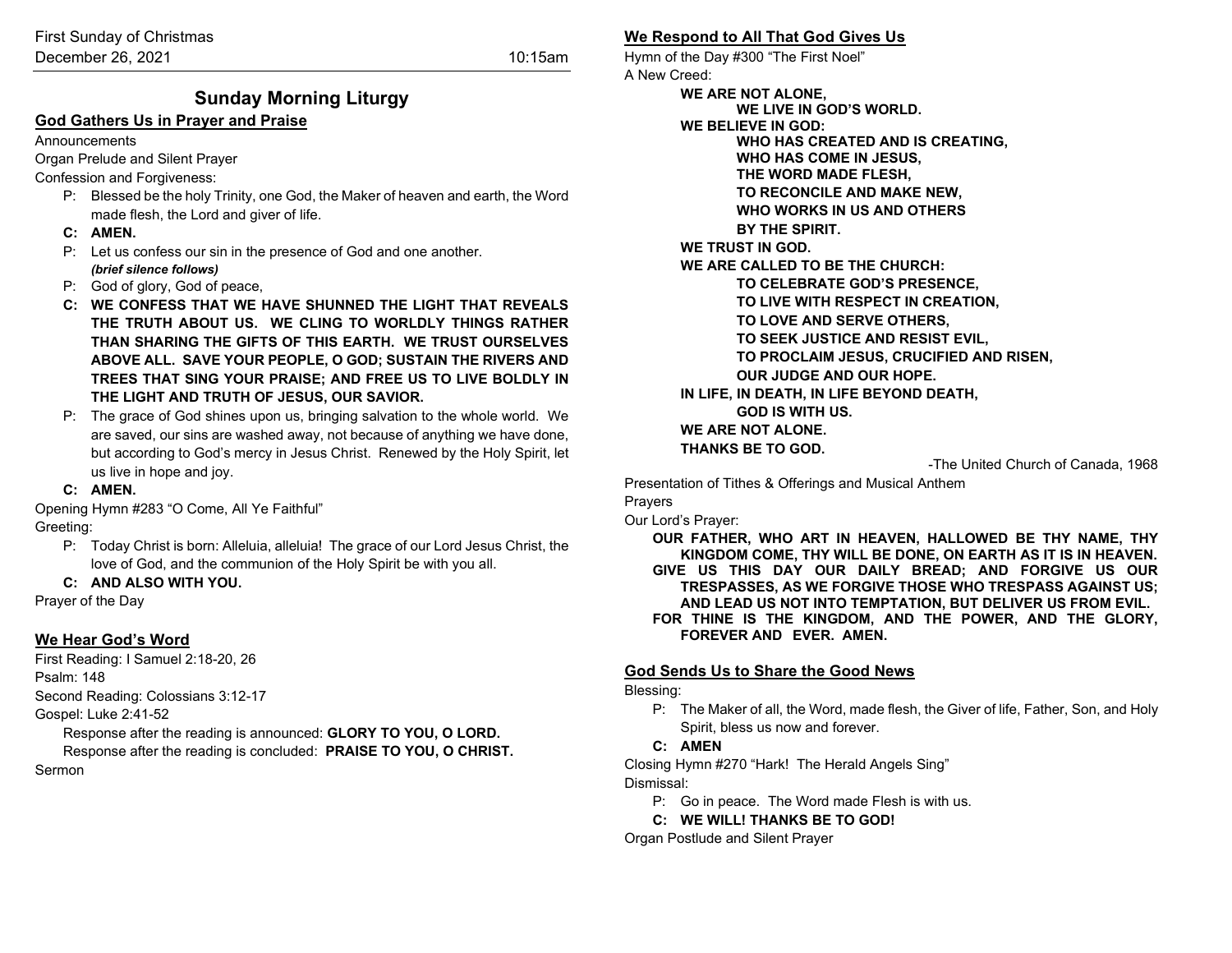# **Saint John's Evangelical Lutheran Church**

**Berrysburg, PA 717-362-9519**

**[stjohnhillchurch@frontier.com](mailto:stjohnhillchurch@frontier.com) | [www.stjohnhillchurch.org](http://www.stjohnhillchurch.org/)**

# **Our Mission**

*St. John congregation, responding to the call of the Holy Spirit through the Gospel, unites together to preach and teach the Word, administer the sacraments, and carry out God's mission. With God's guidance and grace, we strive to boldly proclaim by word and action the reconciling Gospel of Jesus: Working together for justice and peace, and caring for those in need in our community and world. We invite everyone to join us wherever you are on your faith journey.*

*Adopted December 8, 2013*

# **Serving Today**

| The Rev. Thomas G. Bruner. Jr. | Pastor                    |
|--------------------------------|---------------------------|
| Laurie Little                  | Young Christians Minister |
| Judy Ferree                    | Organist                  |
| Matt Williard                  | Lector                    |
| Roy Henry                      | Council President         |

For the month of December, our *Celebrate* lectionary bulletin inserts, our support of *Tree 4 Hope*, and our support of one pastor for one month in the Konde Diocese of the Evangelical Lutheran Church in Tanzania are all sponsored by Pastor Tom and Ann with love and gratitude to God and to our St. John Congregational Family for another year of faithful ministry accomplished in Jesus' name, shining forth as a Light on the Hill in the darkness of our world!

Welcome to all who are worshipping with us this morning. If you are a visitor, please sign our guest book in the foyer, and please worship with us again and join in other congregational family activities!

# **Today, Sunday, December 26**

- 9am Adult Bible Study (On Zoom)
- 9am SONDay Celebration "Happy Birthday, Jesus" Party (In-Person) Masking and safe distancing are required for everyone present – both adults and young persons – to do our best to protect our (unvaccinated per current guidelines) younger congregational family members!
- 9am Confirmation Class (In-Person)
- 9am Youth Group Bible Time (In-Person)
- 10:15am Worship, Including Celebration Time with Miss Laurie for Young Persons In-Person (In-Person and On Zoom) – Masking is required for everyone who is not yet fully vaccinated, as our area continues to remain at the highest level of virus transmission.

*From this afternoon until the morning of Thursday, January 6, Pastor Tom is planning his annual family time away. In his absence, Pastor Godfred Effisah (pronounced eh-FEE-suh), who serves the Rife/Killinger Parish, will again be on call for any emergency needs for pastoral care.* 

*Should you need to get in touch with him, please call Fay Nichols, our Telephone Prayer Chain Coordinator, at 717-329-7447, who will both place the concern on the prayer chain and contact Pastor Godfred or Pastor Godfred can be reached directly by calling 571-572-0119. For all non-emergency matters, Pastor Tom will return to the office on the morning of January 6.*

Today is the day to bring in those Reverse Advent Calendar gifts for the local food pantry. A big thank you to Grayson and Courtney Foreman for organizing this project, with Miss Laurie's help!

## **Wednesday, December 29**

7pm Weekly Congregational Family Time of Prayer 1. for All Educators/ Students/Families and 2. for Our Health Professionals *(Please make use of the list of health care professionals at the end of this bulletin information, taking a few minutes to lift each person up to God by name. To add names to the list, please contact Pastor Tom with their information.)*

### **Thursday, December 30**

```
6-9pm Youth Group Ugly Christmas Sweater Party – Please see Olivia's 
emails for all the details!
```
### **Next Sunday, January 2**

Second Sunday of Christmas

- 9am Adult Bible Study (On Zoom)
- 9am SONDay Celebration (In-Person) Masking and safe distancing are required for everyone present – both adults and young persons – to do our best to protect our (unvaccinated per current guidelines) younger congregational family members!
- 9am Youth Group Bible Time (In-Person)
- 10:15am Traditional Worship of Lessons & Carols, Led by Jim Watson and Youth Group Readers and Including Celebration Time with Miss Laurie for Young Persons In-Person (In-Person and On Zoom) – Masking is required for everyone who is not yet fully vaccinated, as our area continues to remain at the highest level of virus transmission.

### **Looking Ahead**

The January gathering of *Celebration Club with Miss Laurie* will be held in-person at the church on Wednesday, January 5, from 6:30 to 8:00 P.M.

Mutual Ministry Committee will meet immediately following worship on Sunday, January 9, in hybrid fashion, both in-person and on Zoom.

\* \* \* \* \* \* \* \*

2022 offering envelopes are available in the foyer. Please stop by the table and take along those of family members and neighbors!